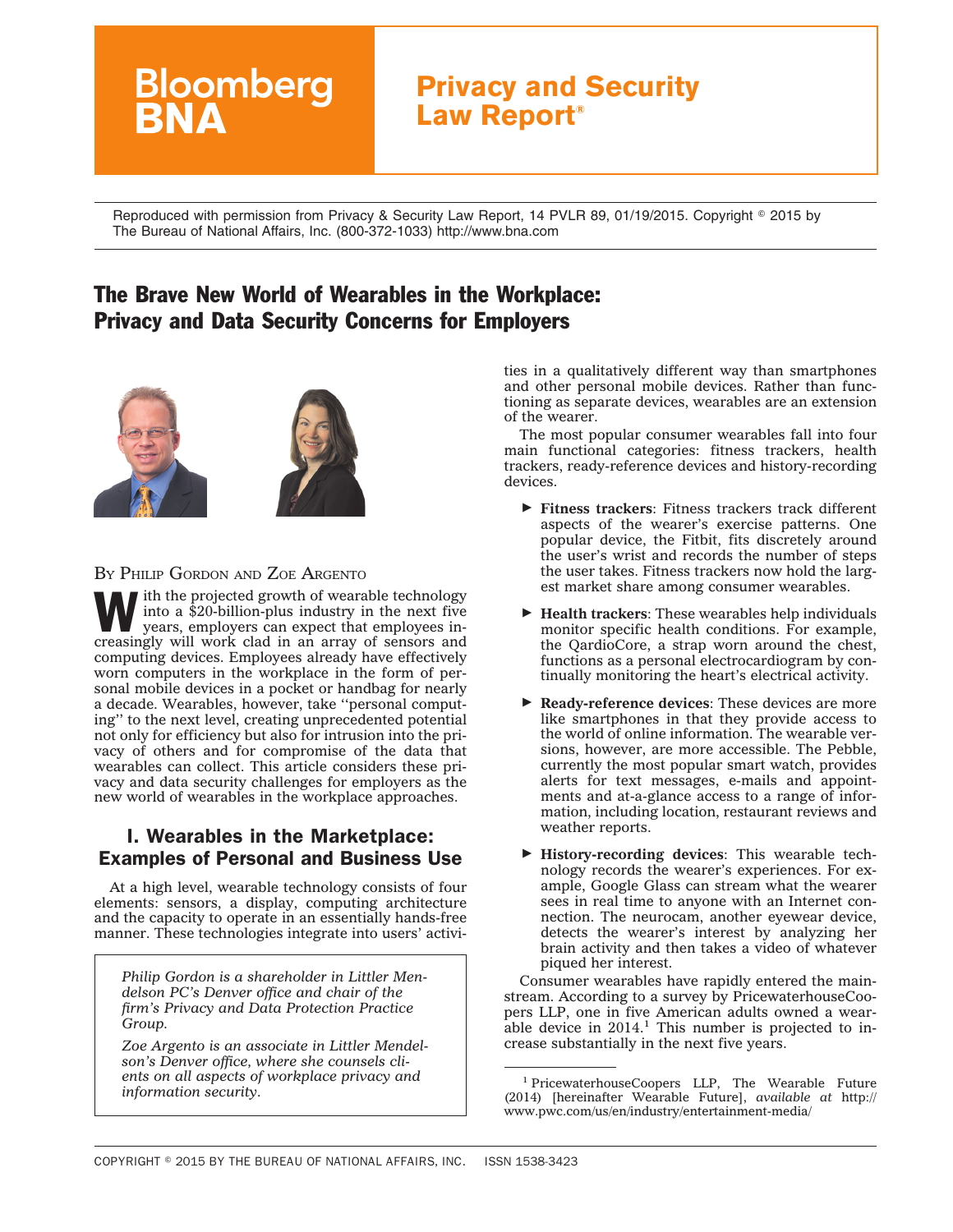Although the consumer market has, to date, been the primary driver of developments in wearable technology, businesses have begun to adopt wearables in at least five major categories: performance enhancers, performance managers, seamless reference, location tracking and authentication.

- **Performance enhancers**: Performance enhancers augment the physical capabilities of the worker. For example, Evena Medical has developed eyewear called Eyes-On Glasses that helps nurses find a vein on a patient using spectral imaging.
- **Performance managers**: Performance management devices help wearers sustain a high level of performance by monitoring physical indications. For a desk worker, this might simply mean monitoring posture to reduce the risk of ergonomicrelated injuries, such as back strain. The LUMO-Back device, for example, straps around the waist and buzzes when the wearer's posture slips. For workers in more demanding conditions, say a technician working in a hot engine room, devices like the Electrozyme can detect electrolyte and hydration levels to help a worker determine when she needs to rehydrate or take a break. Unlike the performance enhancers, which provide the wearer with new physical capabilities such as the ability to see a vein under the skin, the performance managers focus on helping the wearer maintain his or her existing capabilities.
- **Seamless reference**: While the performance enhancer and performance manager categories provide more information about the user's physical environment, seamless reference devices provide immediate access to information and analysis from beyond the user's vicinity. A technician wearing an eyeglass device called XOEye, for example, can stream what she sees to an expert in another location. The expert can then help the technician diagnose an equipment failure and guide the technician's repair.
- **Location tracking**: Location tracking devices record employees' movements on the job. These wearables have the potential to help companies redesign spaces and reorganize work for better performance and cost-effectiveness. Such a device could, for example, help a transportation company determine how it may most efficiently position workers on a loading dock.
- **Authentication**: Authentication devices authenticate the wearer with unique biomarkers, thereby potentially reducing the risk of identity theft. As an example, the Bionym Nymi uses an individual's cardiac rhythm to authenticate his or her identity, unlocking electronic devices as the wearer approaches them.

As these examples illustrate, wearables have the potential not only to increase employees' efficiency, but also to enhance their well-being and safety.

### II. Legal Issues: Privacy and Data Security Risks

For many businesses, the need to maintain or improve competitiveness will create an imperative for the adoption of wearables. Regardless of whether they adopt wearables themselves, however, many employers will have to grapple with issues presented by wearable technology as increasing numbers of employees wear these devices in the workplace.

#### Wearables pose a wide range of privacy and data

#### security risks for employers.

Wearables pose a wide range of privacy and data security risks for employers. The legal issues depend on three major factors:

- $\blacksquare$  whether the employer or the employee owns the wearable;
- $\blacksquare$  whether the wearable's sensors collect information about the wearer or about others; and
- $\blacksquare$  whether the wearable is used in the U.S. or overseas.

We address the legal issues associated with each factor in turn.

#### A. Employer-Provided Wearables

A growing number of companies provide wearables to their workers. The principal privacy risk in these situations relates to information collected by these devices about individual workers, whether the wearer herself or co-workers. As discussed below, and depending on the category of information, simply collecting the information could lead to legal liability. Storing and using the information can present additional risks.

#### 1. Information Collected by the Wearable About the Wearer

#### *a) Health Information*

Employers generally are prohibited from using employer-provided wearables, such as performance managers or health trackers, to collect health information about employees. However, they might be able to use health trackers as part of a voluntary wellness program.

The Americans with Disabilities Act (ADA) generally prohibits employers from making disability-related inquiries of current employees unless the inquiry is job related and consistent with business necessity.<sup>2</sup> In its ''Enforcement Guidance on Pre-Employment Disability-Related Inquiries,'' the Equal Employment Opportunity Commisson (EEOC) interpreted this prohibition to extend to an inquiry that is likely to elicit information about a disability even though the inquiry does not on its face ask about a disability.<sup>3</sup> For example, an employer's review of data from a worker's blood pressure

<sup>3</sup> EEOC, *Enforcement Guidance on Pre-Employment Disability-Related Inquiries*, EEOC Notice No. 915.002, *avail-*

[publications/consumer-intelligence-series/assets/PWC-CIS-](http://www.pwc.com/us/en/industry/entertainment-media/publications/consumer-intelligence-series/assets/PWC-CIS-Wearable-future.pdf)[Wearable-future.pdf.](http://www.pwc.com/us/en/industry/entertainment-media/publications/consumer-intelligence-series/assets/PWC-CIS-Wearable-future.pdf)

<sup>2</sup> 42 U.S.C. § 12112(d)(4).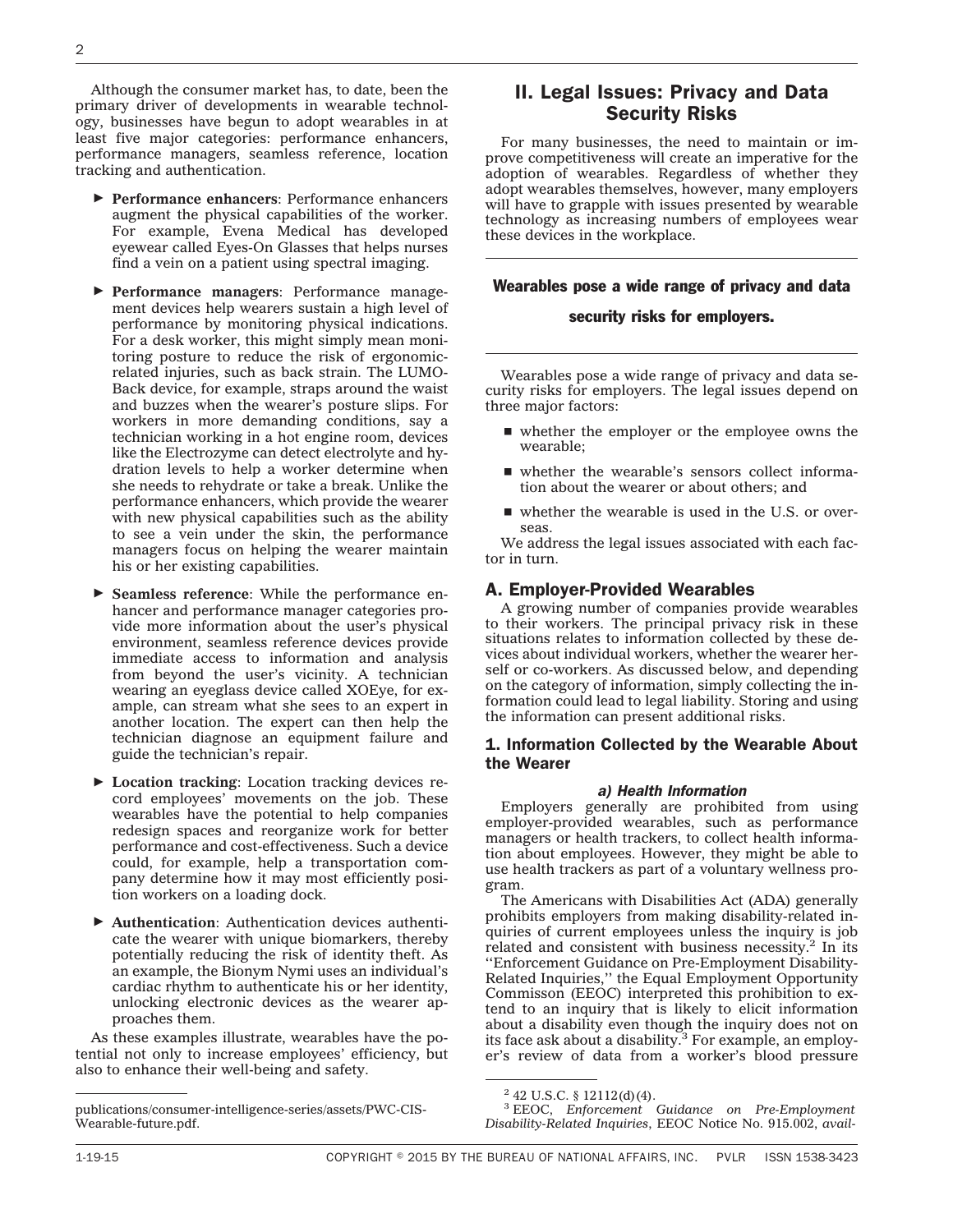monitor likely would fall under the EEOC's interpretation of a disability-related inquiry. Blood pressure could indicate a number of disabilities, such as an increased susceptibility to strokes, heart failure and aneurysms. Notably, there is no consent exception to the ADA's general prohibition on disability-related inquiries.4 Consequently, outside the context of a voluntary wellness program (discussed below), it would be risky for employers to even ask employees to volunteer to wear a health tracker or a performance enhancer that would permit the employer to collect health information about the employee.

The ADA also prohibits employers from making employment decisions based on disabilities unrelated to job function.5 Consequently, even reviewing apparently innocuous information that might not be considered a disability-related inquiry under the ADA, such as a Fitbit report on the number of steps an employee takes, potentially could lead to litigation for an employer. For example, an employee might log a low number of steps per day due to a heart condition. If the employer discharged the employee after reviewing the Fitbit record, the employee might allege that the employer terminated the employee because of a disability or perceived disability, even if the employer actually terminated the employee for a legitimate reason.

#### Before integrating health-tracking wearables into

#### their wellness programs, employers should

#### carefully analyze the legal requirements

#### surrounding such programs.

The ADA does allow employers to conduct voluntary medical examinations as part of an employee health program, such as a voluntary wellness program.6 Many employers use wellness programs, such as wellness fairs, incentives to join gyms and smoking cessation programs, to enhance employee well-being and to reduce health benefit costs. These programs are popular. According to a 2012 survey by ADP LLC, nearly 80 percent of companies with more than 1,000 employees provided some type of wellness program.<sup>7</sup>

Health-tracking wearables are a natural fit for wellness programs. Real-time access to information about their own bodies and health could help employees make better health choices. By providing a constant reminder, a blood pressure monitor might, for example, encourage an employee to take the daily steps necessary to reduce high blood pressure. Seventy percent of consumers say they would wear employer-provided wearable technology that anonymously pools their data

in exchange for lower insurance premiums.<sup>8</sup> Some employers, such as Bates College, VISTA Staffing Solutions and Appirio, have already incorporated wearables into their wellness programs.9

Before integrating health-tracking wearables into their wellness programs, however, employers should carefully analyze the legal requirements surrounding such programs. While the EEOC interpretation acknowledges that the ADA allows for voluntary wellness programs, the agency emphasizes that such programs must be truly "voluntary."<sup>10</sup> To be "voluntary," employees must neither be required to participate nor penalized for nonparticipation in the wellness program.<sup>11</sup> The EEOC has recently stepped up its enforcement of this point. In 2014, the EEOC filed three lawsuits against companies alleging that their employee wellness programs were insufficiently voluntary.<sup>12</sup>

Employers that consider offering employees an incentive, such as a reduction in the employee's contribution to health benefit costs, to don a wearable in conjunction with a wellness program should beware. The EEOC has not yet taken a position on whether it would defeat the voluntary nature of a wellness program to offer an incentive to employees who participate, but not to those who opt out of the wellness program.<sup>13</sup> The EEOC has announced it will provide more guidance on this point in February 2015.<sup>14</sup>

Even if the wellness program is sufficiently voluntary and an employee consents to participate, any information collected that could reveal a disability must be handled in accordance with strict requirements imposed by the ADA. Employers must:

- $\blacksquare$  maintain such information separately from the employee's personnel file;
- **peropene** provide access only to human resources or benefits employees with a need to know and not to supervisors or other employment decision-makers;
- $\blacksquare$  not use the information for employment purposes; and

*Related Inquiries and Medical Examinations of Employees Under the Americans with Disabilities Act (ADA)*, EEOC Notice No. 915.002, at Q&A 22 (July 27, 2000), *available at* [http://](http://www.eeoc.gov/policy/docs/guidance-inquiries.html)

ww.eeoc.gov/policy/docs/guidance-inquiries.html<br><sup>12</sup> Petition for a Temporary Restraining Order and Preliminary Injunction, EEOC v. Honeywell Int'l, Inc., No. 0:14-cv-04517-ADM-TNL (D. Minn. Oct. 27, 2014); Complaint, EEOC v. Flambeau, Inc., No. 3:13-cv-00638 (W.D. Wis. Sept. 30, 2014); Complaint, EEOC v. Orion Energy Systems, No. 1:14-cv-01019 (E.D. Wis. Aug. 20, 2014) (13 PVLR 2156, 12/22/14).

<sup>13</sup> EEOC Informal Discussion Letter, *ADA: Voluntary Wellness Programs & Reasonable Accommodation Obligations*, Jan. 19, 2013, *available at* [http://www.eeoc.gov/eeoc/foia/](http://www.eeoc.gov/eeoc/foia/letters/2013/ada_wellness_programs.html)

 $14$  EEOC, Amendments to Regulations Under the Americans With Disabilities Act—Proposed Rule, RIN: 3046-AB0, Fall 2014, *available at* [http://www.reginfo.gov/public/do/](http://www.reginfo.gov/public/do/eAgendaViewRule?pubId=201410&RIN=3046-AB02) [eAgendaViewRule?pubId=201410&RIN=3046-AB02](http://www.reginfo.gov/public/do/eAgendaViewRule?pubId=201410&RIN=3046-AB02) (13 PVLR 1019, 6/9/14).

*able at* [http://www.eeoc.gov/policy/docs/waiver.html;](http://www.eeoc.gov/policy/docs/waiver.html) ADA Manual (BNA) 70:1103 (1995).<br>
<sup>4</sup> 42 U.S.C. § 12112.<br>
<sup>5</sup> *Id.* at § 12112(a).

<sup>&</sup>lt;sup>6</sup> *Id.* at § 12112(d)(4)(B).<br><sup>7</sup> ADP, *Why You Should Care About Wellness Programs* (2012) at 15, *available at* [http://www.adp.com/tools-and](http://www.adp.com/tools-and-resources/adp-research-institute/research-and-trends/~/media/RI/whitepapers/Why-You-Should-Care-About-Wellness-Programs.ashx)[resources/adp-research-institute/research-and-trends/~/media/](http://www.adp.com/tools-and-resources/adp-research-institute/research-and-trends/~/media/RI/whitepapers/Why-You-Should-Care-About-Wellness-Programs.ashx) [RI/whitepapers/Why-You-Should-Care-About-Wellness-](http://www.adp.com/tools-and-resources/adp-research-institute/research-and-trends/~/media/RI/whitepapers/Why-You-Should-Care-About-Wellness-Programs.ashx)[Programs.ashx.](http://www.adp.com/tools-and-resources/adp-research-institute/research-and-trends/~/media/RI/whitepapers/Why-You-Should-Care-About-Wellness-Programs.ashx)

<sup>&</sup>lt;sup>8</sup> Wearable Future, *supra* note 1.<br><sup>9</sup> James A. Martin, *Pros and Cons of Using Fitness Trackers for Employee Wellness*, CIO, Mar. 24, 2014, *available at* [http://www.cio.com/article/2377723/it-strategy/pros-and-cons](http://www.cio.com/article/2377723/it-strategy/pros-and-cons-of-using-fitness-trackers-for-employee-wellness.html)[of-using-fitness-trackers-for-employee-wellness.html.](http://www.cio.com/article/2377723/it-strategy/pros-and-cons-of-using-fitness-trackers-for-employee-wellness.html) <sup>10</sup> EEOC, *EEOC Enforcement Guidance on Disability-*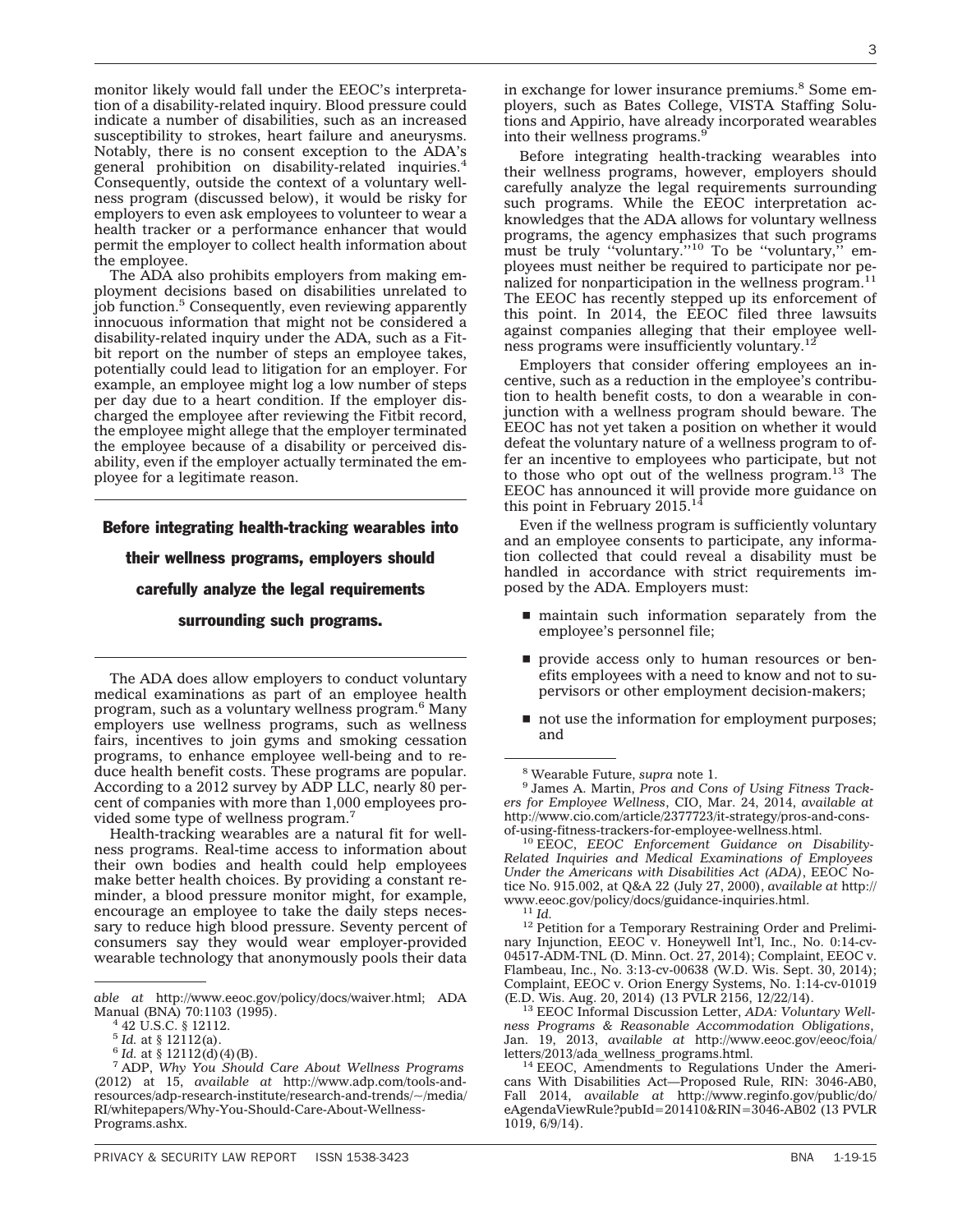$\blacksquare$  not disclose the information to any non-agent third party, with the exception of first responders and agencies empowered to enforce the ADA.15

To keep the health information separate from decision-makers, employers offering voluntary wellness programs subject to the ADA often rely on a third-party service provider to administer the program. Employers should also consider delegating the administration of ''wellness wearables'' to such service providers to reduce ADA-related risks.

Unauthorized acquisition of that protected health information could trigger an obligation to provide breach notifications to affected individuals.

The ADA is not the only law relevant to the use of wearables for wellness programs. If the wellness program offers specific health benefits beyond tracking, such as diagnoses based on the information collected, the program likely would be subject to the Employee Retirement Income Security Act (ERISA).16 In that case, ERISA could, depending on the structure of the program, impose potentially burdensome reporting and documentation requirements. Health benefit programs subject to ERISA must also comply with the requirements of the Health Insurance Portability and Accountability Act (HIPAA), $17$  which would require the employer to take several steps similar to those required by the ADA as well as others. The employer, for example, would be required to enter into a business associate agreement with any service provider that collects information recorded by wearable health trackers and would otherwise need to integrate the wellness program into the organization's overall HIPAA compliance pro $gram.<sup>18</sup>$ 

To the extent the wearable collects health information protected by HIPAA, the employer must safeguard the information.<sup>19</sup> Unauthorized acquisition of that protected health information could trigger an obligation to provide breach notifications to affected individuals.20 In addition, several states require breach notifications when the breach implicates health information. $^{21}$ 

Wellness programs are a relatively direct example of how employers might use wearable devices to collect health information from employees. Employers also might gather health information more indirectly from a wide range of wearable devices. For example, a video of an equipment malfunction taken by a technician with Google Glass might inadvertently reveal a tremor caused by Parkinson's disease. A device that used the employee's cardiac rhythm to authenticate her identity

also might expose her atrial fibrillation. Consequently, before providing any type of wearable device to employees, employers should carefully assess whether the device will collect health information directly or indirectly and consider the implications with respect to the ADA, HIPAA and any other applicable law.

#### *b) Non-Health Information*

Wearables may collect not only health data, but also a wide range of other information about the employee wearing the device. For example, tracking devices might record an employee's location not only at work, but also while on break or during meal periods. Other devices could record a worker's unique patterns of movement, such as hand movements during surgery using special gloves that facilitate microscopic surgery. Although employers' collection of this type of nonhealth information from an employee using a wearable device is not heavily regulated in the U.S., collecting such non-health information still could present not just legal risks but also risks to employee morale.

In a unionized workplace, the collection of non-health data could be a mandatory subject of collective bargaining.

At least two states impose strict limitations on the collection of biometric identifiers. Biometric identifiers are physical markers that uniquely identify an individual, such as fingerprints or retina scans. An employer might use biometric data gathered by a wearable, for example, to authenticate access to the employer's computer system or to a highly secure area of the employer's facilities. Texas and Illinois require that an individual consent to the capture of his or her biometric identifier for a commercial purpose. $22$  The biometric identifier in these states must also be protected as confidential information and destroyed within a reasonable time. $23$ 

Taking wearables to the next level might involve the implantation of a microchip into the employee. At least four states—including California, Oklahoma, North Dakota and Wisconsin—prohibit employers from requiring employees to implant microchips.<sup>24</sup>

Finally, in a unionized workplace, the collection of non-health data could be a mandatory subject of collec-

<sup>&</sup>lt;sup>15</sup> *See* 42 U.S.C. § 12112(d)(4)(C).<br><sup>16</sup> *See, e.g.*, 29 U.S.C. § 1191b(a)(2) (defining "medical care" broadly).

<sup>&</sup>lt;sup>17</sup> See 45 C.F.R. pt. 160.103 (definition of "group health"

plan'').<br><sup>18</sup> *See* 45 C.F.R. pt. 164.502(e) (disclosures to business associates).

<sup>19 42</sup> U.S.C. § 1320d-2(d)(2).<br><sup>20</sup> 45 C.F.R. pts. 164.400–414.<br><sup>21</sup> *See, e.g.*, Cal. Civ. Code § 1798.82(e); Fla. Stat. § 501.171; Tex. Bus. & Com. Code § 521.002.

 $^{22}$  740 Ill. Comp. Stat. 14/15(b); Tex. Bus. & Com. Code § 503.001(b).

 $\frac{23}{23}$  740 Ill. Comp. Stat. 14/15(e); Tex. Bus. & Com. Code § 503.001(c).

<sup>&</sup>lt;sup>24</sup> See Cal. Civ. Code § 52.7 ("[A] person shall not require, coerce, or compel any other individual to undergo the subcutaneous implanting of an identification device.''); N.D. Cent. Code § 12.1-15-06 (''A person may not require that an individual have inserted into that individual's body a microchip containing a radio frequency identification device''); Okla. Stat. tit. 63, § 1-1430 ("No person, state, county, or local governmental entity or corporate entity may require an individual to undergo the implanting of a microchip or permanent mark of any kind or nature upon the individual.''); Wis. Stat. § 146.25(1) (''No person may require an individual to undergo the implanting of a microchip.'').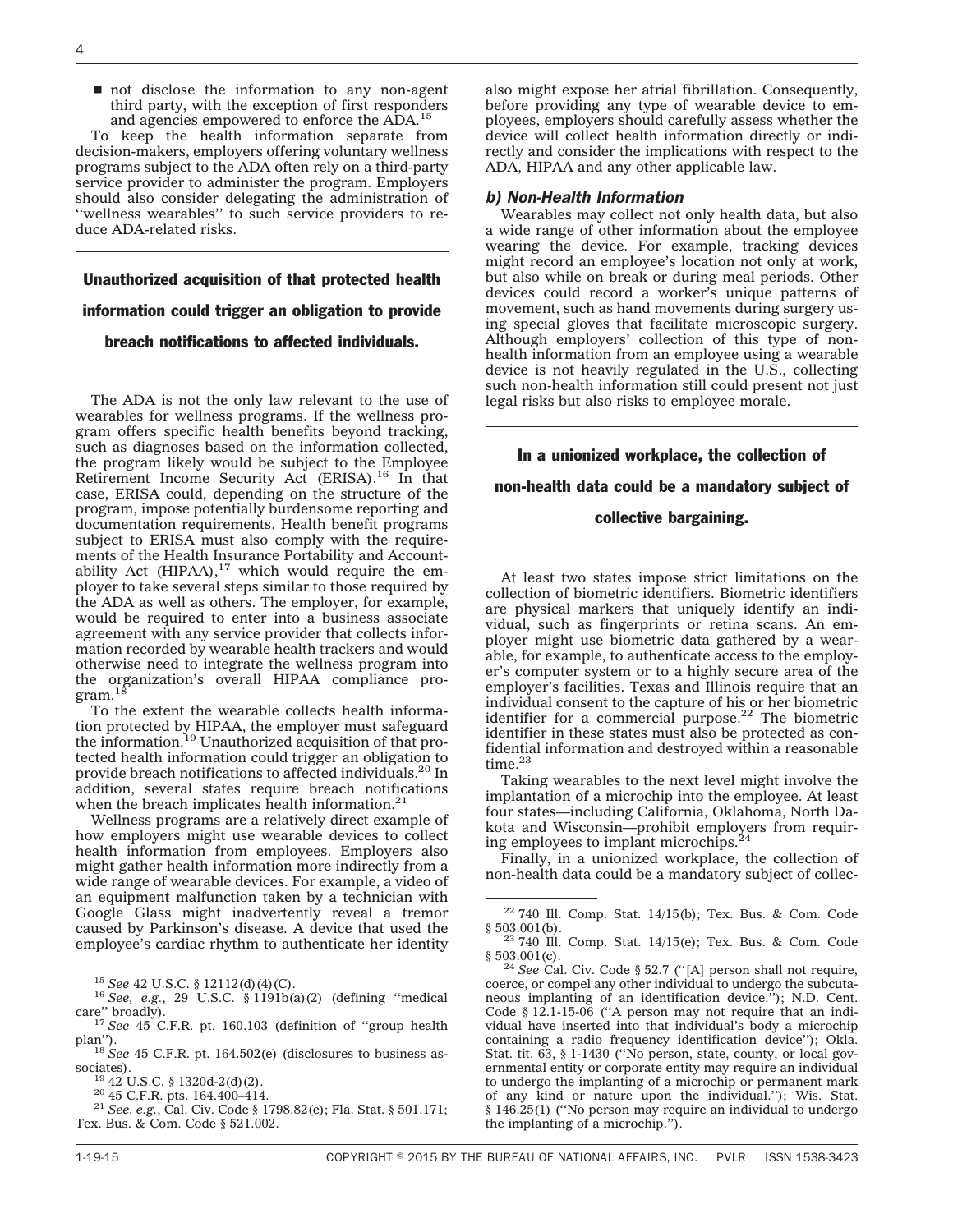tive bargaining. Failing to bargain, or violating the collective bargaining agreement by mishandling the data, could lead to an unfair labor practices charge.

While these legal risks are somewhat peripheral, the potential for damage to employee morale resulting from the use of employer-provided wearables in the workplace is very real. In its survey, PricewaterhouseCoopers found that 82 percent of respondents were concerned that wearables would invade their privacy and 86 percent thought that wearables would make them more vulnerable to data security breaches.<sup>25</sup> Many employees likely would balk at participating in a wearables program, regardless of its legal justification, unless they fully understood how the information collected about them by the wearable device would be used. Others might simply be daunted by the novelty of the technology. Employee resistance could undermine the efficiencies the wearables are intended to achieve and result in the employer's failure to recoup its investment in the devices.

To mitigate these employee relations concerns, employers should consider applying the following three key lessons from past efforts to introduce new technologies into the workplace:

- 1. Use should be fully voluntary, at least at first. Other employees will be more likely to embrace the technology after witnessing the benefits obtained by those employees who volunteer. In addition, the early adopters may shake out any bugs in the wearable program before the wearables are more broadly rolled out to the workforce.
- 2. Employers should provide robust notice to wearers that explains, at minimum, the following:
	- $\blacksquare$  how the technology works;
	- $\blacksquare$  how the technology will enhance employees' performance or make their work easier to accomplish;
	- $\blacksquare$  the information that is collected, to whom it will be disclosed, how it will be used and how long it will be retained; and
	- $\blacksquare$  how access to any information collected will be controlled and any other safeguards for the information.
- 3. To reduce the risk of inadvertently disclosing information that employees might not want revealed, information collected by the wearable device should be de-identified, if possible. In addition, the employer should consider retaining the information for the shortest possible period necessary, especially if the data could be discoverable in civil litigation.

#### 2. Information Collected About Individuals Other Than the Wearer

Wearables that collect information about others through visual or audio sensors or recording, such as history-recording devices and performance enhancers, create risks under state wiretap laws, other state statutes and the common law. Recording audio without the consent of all those present could violate the wiretap laws of 12 states if individuals would not expect their

conversations to be recorded. $26$  Employers in these states should carefully consider how to obtain consent in situations where individuals other than the employee wearing the device might be unwittingly recorded. Employers potentially could obtain the implicit consent of all employees by distributing a policy that puts employees on notice of the recording. The matter becomes more complicated, however, when wearable devices inadvertently record non-employees, such as customers, vendors or business partners. To avoid these situations, the employer might consider adopting strict rules prohibiting use of the devices outside of employee-only spaces or requiring the wearer to disable any audio recording functionality when non-employees are present.

#### Employers potentially face liability under wiretap

#### laws for unauthorized recordings by employees

#### wearing the devices.

The issue becomes even more complex in California, where several courts have construed the state's allparty consent wiretap law to encompass video recordings even when the recording captured no voice. In *People v. Gibbons*, the court ruled that videotaping sexual intercourse without consent violated California's wiretap law.<sup>27</sup> The court reasoned that sexual intercourse is a form of communication protected by the wiretap law.<sup>28</sup> Some California courts have rejected the extension of the state's wiretap law to video-only recording, but several courts have followed *Gibbons*. 29

As the providers of these devices and the parties setting policies for their use, employers potentially face liability under wiretap laws for unauthorized recordings by employees wearing the devices. Under the same laws, the wearer of the device must also consent to being recorded, but the wearer's consent may be less of an issue because, at least in circumstances where users understand the technology, users' consent potentially can be implied from their decision to wear the device.<sup>30</sup>

<sup>30</sup> Hay v. Burns Cascade Co., No. 5:06-CV-0137 (NAM/ DEP), 2009 BL 31202 at \*9 (N.D.N.Y. Feb. 18, 2009) (noting that implied consent is '' 'consent in fact' which is inferred from surrounding circumstances indicating that the [party] knowingly agreed to the surveillance'' (modification in original, internal quotation omitted)).

<sup>25</sup> Wearable Future, *supra* note 1.

<sup>26</sup> Cal. Penal Code § § 631–632; Conn. Gen. Stat. § 52- 570D(A); Del. Code Ann. tit. 23, § 1335; Fla. Stat. § 934.03; Md. Code Ann. Cts. & Jud. Proc. § 10-402; Mass. Gen. Laws ch. 272, § 99; Mich. Comp. Laws § 750.539; Mont. Code Ann. § 45-8- 213; Nev. Rev. Stat. § 200.620; N.H. Rev. Stat. Ann. § 570-A:2;

<sup>&</sup>lt;sup>27</sup> People v. Gibbons, 215 Cal. App. 3d 1204 (Cal. Ct. App. 1989).

<sup>1989).</sup> <sup>28</sup> *Id.* <sup>29</sup> *See, e.g.*, *People v. Nakai*, 183 Cal. App. 4th 499 (Cal. Ct. App. 2010) (arguably expanding on *Gibbons* by holding that sending a photograph over the Internet to another person qualified as a communication); *People v. Nazary*, 191 Cal. App. 4th 727 (Cal. Ct. App. 2010) (citing *Gibbons* approvingly); *but see People v. Drennan*, 84 Cal. App. 4th 1349, 1355 (Cal. Ct. App. 2000) (The ''statute is replete with words indicating the Legislature's intent to protect only sound-based or symbol-based communications.").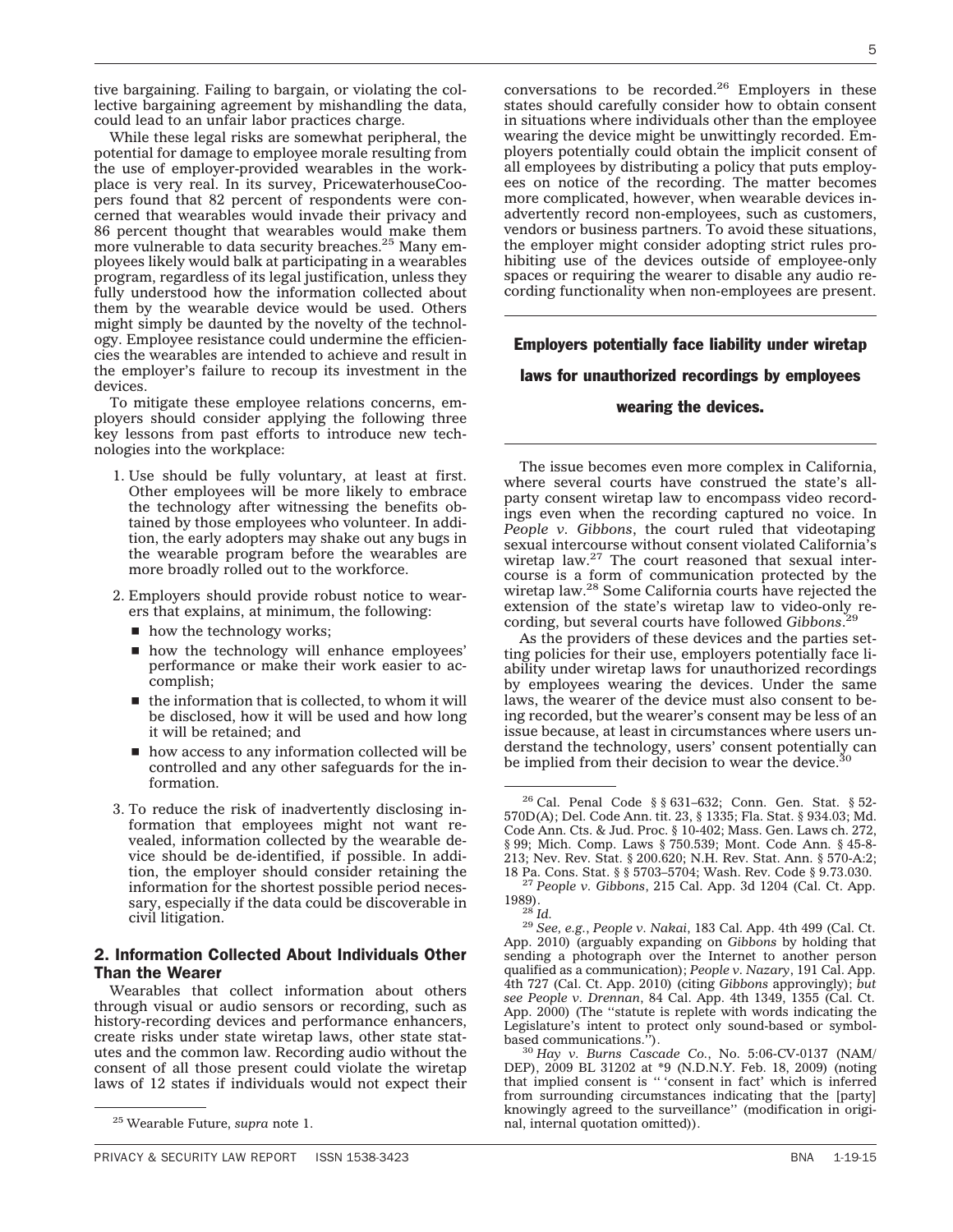Several states also make it unlawful to record audio or video in locations, such as restrooms and changing areas, where individuals reasonably can expect privacy.<sup>31</sup> An employer potentially could face liability under these laws when an employee wearing a device with video recording capability takes a bathroom break and videotapes others in this private setting, even inadvertently. Recording in these situations also potentially could trigger liability under the common law tort of intrusion upon seclusion.32

Not only the collection, but also the misuse of collected information, may trigger legal liability. In a not uncommon scenario, an employee tapes another employee engaging in inappropriate conduct, say sexual harassment. The employer would like to use this evidence against the harasser. Many all-party consent wiretap laws, however, prohibit using or disclosing the fruits of an unlawful recording.<sup>33</sup> Assuming the harassing employee was taped without his or her consent, the employer's use of the recording potentially would violate state wiretap law. In addition, embarrassing photos or video uploaded to media-sharing sites, like YouTube or Instagram, could trigger liability under the tort of unreasonable disclosure of private facts.34

Putting aside possible legal liability, many people could be offended by the collection of video or audio about them without their consent. Consequently, recording without notice or consent can cause employee or customer dissatisfaction and public relations problems even if no legal liability is created.

# EU data protection laws impose tight restrictions

#### on the use of video surveillance cameras and

#### biometrics in the workplace.

Given the consent requirements and risks related to misuse, employers who introduce wearables into their workplace that are capable of capturing information about others should consider taking the following steps to mitigate risk:

- 1. ensure employees fully understand the device's information-gathering capabilities to avoid situations in which data are collected inadvertently;
- 2. use the device's own functionality, where technically feasible, to restrict the collection of information to the work-related purpose for which the wearables are being used;
- 3. establish policies to safeguard, and otherwise limit access to and disclosure of, the information collected by the wearables and require those with authorized access to use the information only for the purposes for which the information was collected;
- 4. establish policies on employees' use of the wearables to mitigate risk, such as prohibiting wearables in locations where employees have a reasonable expectation of privacy and requiring the wearer to provide notice of, or to deactivate, any audio or video recording capability when nonemployees are present; and
- 5. train both the users of the wearables and those with access to the information generated by the wearables on the risks and how to mitigate them.

#### B. Employer-Provided Wearables Outside the U.S.

Detailed coverage of the use of wearables by non-U.S. employers generally is beyond the scope of this article. However, it is worth noting that European Union data protection laws impose tight restrictions on the use of video surveillance cameras and biometrics in the workplace. In France, employers may not install surveillance cameras in the workplace without legitimate reasons, such as to investigate theft. The French data protection authority, the Commission nationale de l'informatique et des libertés (CNIL), recently issued a public notice against a seller of computer equipment for allegedly maintaining an excessive number of surveillance cameras aimed at employees in stores.<sup>35</sup> Wearable devices that record video could quickly run afoul of these laws and similar laws in other EU jurisdictions.

In several EU countries, biometric information is classified as sensitive personal information which entails a host of restrictions.<sup>36</sup> Employers must typically obtain express consent from employees in these countries before handling their biometric data, and they also must register with the local data protection authority.

U.S. multinational employers also should note that many countries outside the EU have adopted broad data protection laws, often based, in whole or in part, on the EU model. For example, biometric information also is classified as sensitive personal information in Australia, India and Colombia and subject to restrictions similar to those applicable in the EU.

Given the restrictions in these countries, U.S. multinationals likely will have much more difficulty introducing wearables into the workplace in the EU and in other jurisdictions with similar data protection regimes. These tighter legal restrictions might not make much difference as a practical matter—at least for now. The U.S. accounts for the lion's share of the wearable tech market. Analysts estimate that 40 percent of wearable technology devices are consumed in the U.S.<sup>37</sup> Although other regions may ultimately catch up with the U.S., for the time being, wearables have not gained much traction outside the U.S.

<sup>31</sup> *See, e.g.*, Ariz. Rev. Stat. § 13-3019; R.I. Gen. Laws § 28-

<sup>6.12-1.</sup> <sup>32</sup> *See* Restatement (Second) of Torts § 652B. <sup>33</sup> *See, e.g.*, Fla. Stat. § § 934.03(d), (e); Mass. Gen. Laws ch. 272, § 99(C)(3). <sup>34</sup> *See* Restatement (Second) of Torts § 652D.

<sup>&</sup>lt;sup>35</sup> CNIL, Vidéosurveillance au travail: mise en demeure de la société APPLE RETAIL France, Oct. 30, 2014, *available in French at* [http://www.cnil.fr/linstitution/actualite/article/article/](http://www.cnil.fr/linstitution/actualite/article/article/videosurveillance-au-travail-mise-en-demeure-de-la-societe-apple-retail-france) [videosurveillance-au-travail-mise-en-demeure-de-la-societe-](http://www.cnil.fr/linstitution/actualite/article/article/videosurveillance-au-travail-mise-en-demeure-de-la-societe-apple-retail-france)

<sup>&</sup>lt;sup>36</sup> See, e.g., Office for Personal Data Protection from the Czech Republic, Privacy protection in the workplace: Guide for

 $^{57}$  Wearable Technology Shipments Expect to Reach \$135 *Million by 2018*, Business 2 Community, Aug. 26, 2014, *available at* [http://www.business2community.com/tech-gadgets/](http://www.business2community.com/tech-gadgets/wearable-technology-shipments-expect-reach-135-million-2018-0987772) [wearable-technology-shipments-expect-reach-135-million-](http://www.business2community.com/tech-gadgets/wearable-technology-shipments-expect-reach-135-million-2018-0987772)[2018-0987772.](http://www.business2community.com/tech-gadgets/wearable-technology-shipments-expect-reach-135-million-2018-0987772)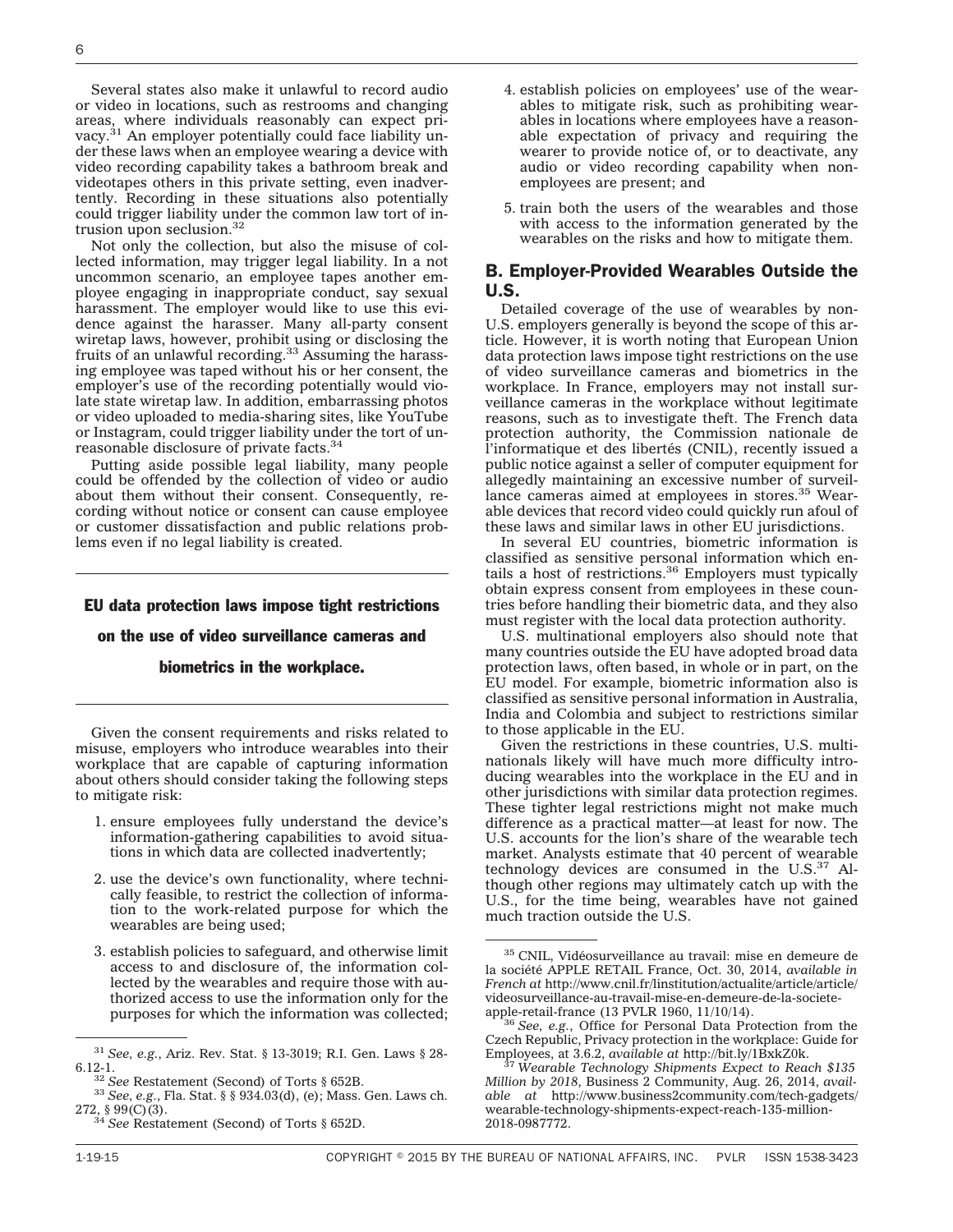#### C. Employee-Owned Wearables

Employee-owned wearables introduce a separate set of legal issues for businesses. Many employers will have to grapple with these issues soon, if such issues have not surfaced already. According to a PricewaterhouseCoopers survey, one in 10 Americans wore wearable technology on a daily basis in  $2014.^{38}$  This suggests that millions of Americans already wear their devices to work. Employers also can expect the number of such employees to increase with growing adoption rates.

#### 1. Employee-Owned Wearables That Collect Information About Others

Imagine a workplace in which employees clad in history-recording wearables walk around streaming to a public website everything seen and heard by their *personal* wearable device. This is the nightmare scenario for employers. Other employees would have legitimate claims of invasion of privacy, especially if caught in embarrassing situations. The recordings may also reveal the employer's trade secrets and other confidential information, such as confidential manufacturing processes. Recording need not be continuous to raise these risks of course. The occasional, even accidental, recording of the workplace by an employee unfamiliar with all of the capabilities of his or her wearable device could achieve the same effect. For many employers, the simple solution might appear to be banning employees from bringing their wearable devices to work altogether—or at least those with audio and/or video sensing and/or recording capability.

# A ban on recording in the workplace justified by legitimate reasons could be defensible under

the NLRA.

Such a total ban could be a challenge to implement. The National Labor Relations Board has interpreted the National Labor Relations Act (NLRA)<sup>39</sup> to prohibit some employer prohibitions on photographs and video in the workplace. The NLRA has reasoned that norecording policies could interfere with employees' rights to protest the conditions of their employment, for example, by documenting unsafe working conditions.<sup>40</sup>

While the law in this area remains unsettled, a ban on recording in the workplace justified by legitimate reasons could be defensible under the NLRA. In *Whole Foods Market, Inc.*, for example, an administrative law judge upheld the employer's general prohibition on all audio recordings in the workplace without prior management approval on the grounds that the employer had imposed the ban for legitimate business reasons.<sup>41</sup> The evidence showed that Whole Foods had promulgated the ban to thwart the ''chilling effect'' of work-

place audio recording.<sup>42</sup> The company's "no recording policy'' explained the company's concern that audio recording ''can inhibit spontaneous and honest dialogue especially when sensitive or confidential matters are being discussed,'' and the evidence showed that employees routinely participated in meetings where candid discussion was expected.43

Like Whole Foods, employers wishing to ban from their workplace employee-owned, history-recording and other wearables that record or stream audio and/or video should consider drafting a policy that justifies the ban in a way that mitigates NLRA-related risk. The policy should provide examples of specific situations where recording in the workplace would inhibit frank discussion, threaten the employer's confidential information or violate state law because the employer did business in an all-party consent jurisdiction and employees routinely interacted with non-employees as part of their jobs. The policy should apply to all employees, not just to non-management employees, to avoid suggesting that the employer's real motive is to hinder nonmanagement employees from engaging in activities protected by the NLRA, such as recording and reporting unsafe working conditions. The employer also should avoid promulgating the policy in response to union activity, such as a union organizing campaign. Finally, before disciplining an employee who used a wearable to record communications in the workplace without management approval, the employer should carefully analyze whether the recording itself could be considered an exercise of the employee's protected rights under the NLRA.

In the alternative, employers might consider a ban targeted only toward the activity the employer finds objectionable. For example, an administrative law judge in *Verizon Wireless* found that a prohibition only on nonconsensual recording was sufficiently tailored to protect privacy concerns without impeding employees' right to engage in concerted activity.<sup>44</sup>  $\overrightarrow{A}$  similar approach would be to prohibit employees from wearing wearables with recording capabilities unless they notified all those present that they were being recorded, or to prohibit wearables in areas where employees or customers had an expectation of privacy, such as locker rooms, restrooms or changing areas.

#### 2. Employee-Owned Wearables That Collect Information Only About the Wearer

Personal wearables that collect information only about the wearer, such as fitness trackers and health trackers, raise fewer concerns. Nonetheless, these wearables present some risks for employers.

Such devices could, for example, be a distraction and reduce productivity. As a general rule, employers are not required to allow employees to bring fitness or health trackers into the workplace. In a case where the device is a reasonable accommodation for a disability, however, the employer may be required to allow the employee to wear it.<sup>45</sup> For example, a health tracker that monitors blood sugar might be a reasonable accommodation under the ADA for an employee with dia-

<sup>&</sup>lt;sup>38</sup> Wearable Future, *supra* note 1.<br><sup>39</sup> 29 U.S.C. § § 151–169.<br><sup>40</sup> *See, e.g.*, Prof'l Elec. Contractors of Conn., Inc., No. 34-<br>CA-071532 (N.L.R.B. A.L.J. June 4, 2014).

 $^{41}$  Whole Foods Mkt., Inc., No. 01-CA-096965 (N.L.R.B. A.L.J. Oct. 30, 2013).

<sup>42</sup> *Id.* <sup>43</sup> *Id.* <sup>44</sup> Verizon Wireless, No. 21-CA-075867 (N.L.R.B. A.L.J. July

<sup>25, 2014).</sup> <sup>45</sup> *See* 42 U.S.C. § 12112(b)(5).